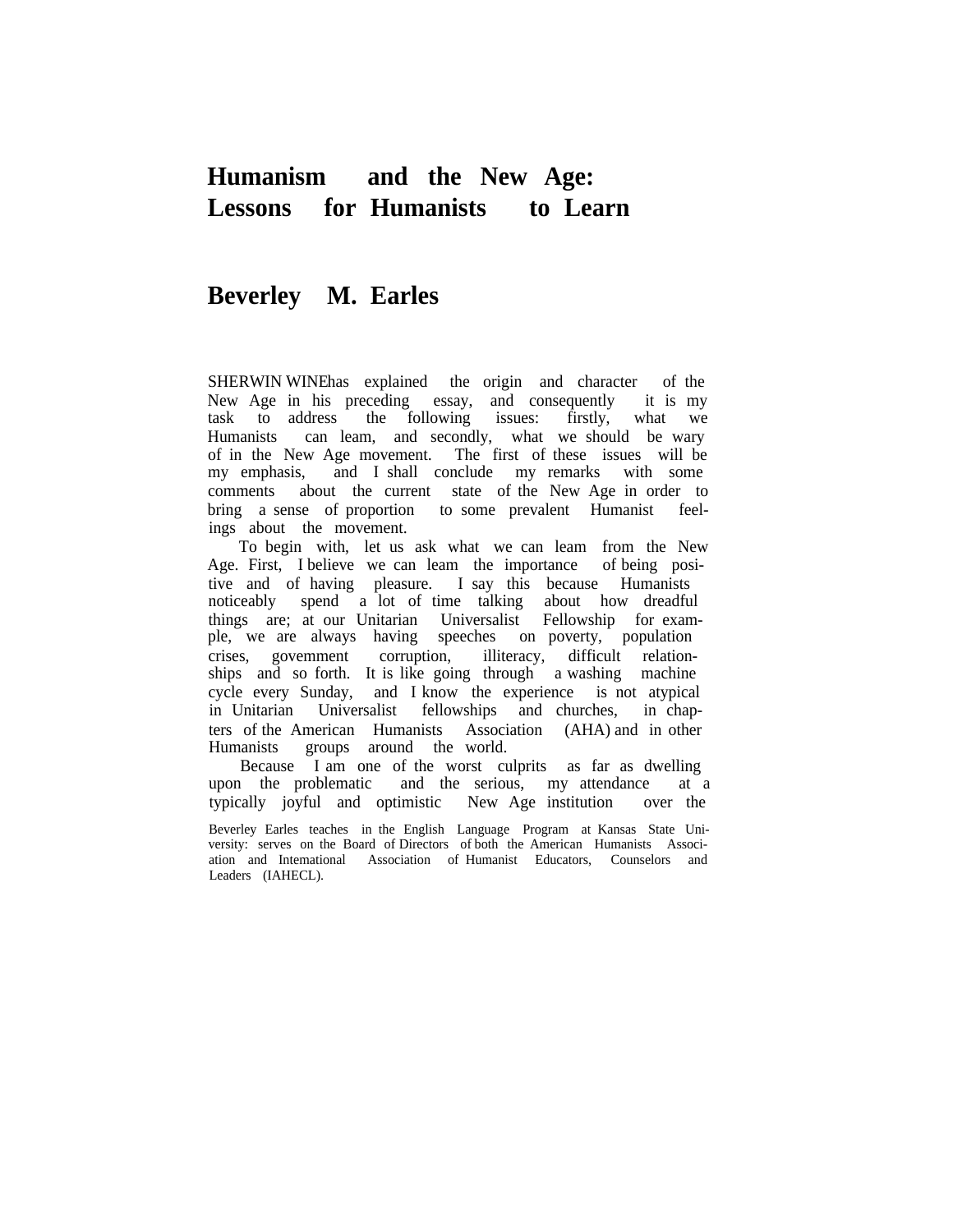past few months gave me quite a jolt. The institution that I personally experienced is Unity Christian church - now one of the three largest New Age institutions in the United States. Unity was in existence prior to the modern New Age movement, but it has been rapidly absorbing New Age ideas and people who were not content with the usual, highly individualised, rather anti-institutional New Age life style,  $\frac{1}{1}$ 

When I went to Unity, I might just as well have been on Mars; I thought to myself: "What is this? here we have all these joyous people being positive about the world, positive about themselves and their relationships. Here we have people who really believe that no matter who you are or where you are, thinking prosperously will bring prosperity. Here we have people exclaiming about how fortunate we are to have so many master teachers to show us the happy way. All we have to do is what the master teachers did. All we need to do is follow our bliss for, as jesus said, 'All will be well. Just go out and go with the flow'," (I am not sure which version of the Bible this rendition of Jesus' words comes from!),

"God," I thought, "this is no place for any self respecting Humanist. All this optimism - 111break out in a rash!" However, I persevered and eventually I began to emerge from these Unity services feeling more positive about life, Furthermore, I came to believe that it is the optimistic outlook that appeals to so many people flocking to this church. Unity's optimism gives people hope, especially those people who have suffered emotional knocks, but also those who are simply people trying to make it through life with some modicum of optimism and pleasure. I would add that like much of New Age, Unity is equally good at reinforcing the aspirations of the upwardly mobile. (Yes they do still exist!). It keeps the upwardly mobile optimistic even in the current economic situation.

Now we Humanists might think that Unity's New Age optimism is based on wishful thinking and that therefore it is ultimately useless, but I believe that it is instructive. Unity's optimistic attitude and the attraction that it has for people instructs us to stop and wonder about the fun and positive aspects of being Humanists. I disagree with Humanists, for after all, we have our lives to create and surely this is as exciting as most things we might ever imagine and wish to do! So

<sup>&</sup>lt;sup>1</sup> While it is true that Unity has taken on a lot of New Ageism. it has recently been "cracking down" on three things \_ channeling. the use of crystals and miracle making.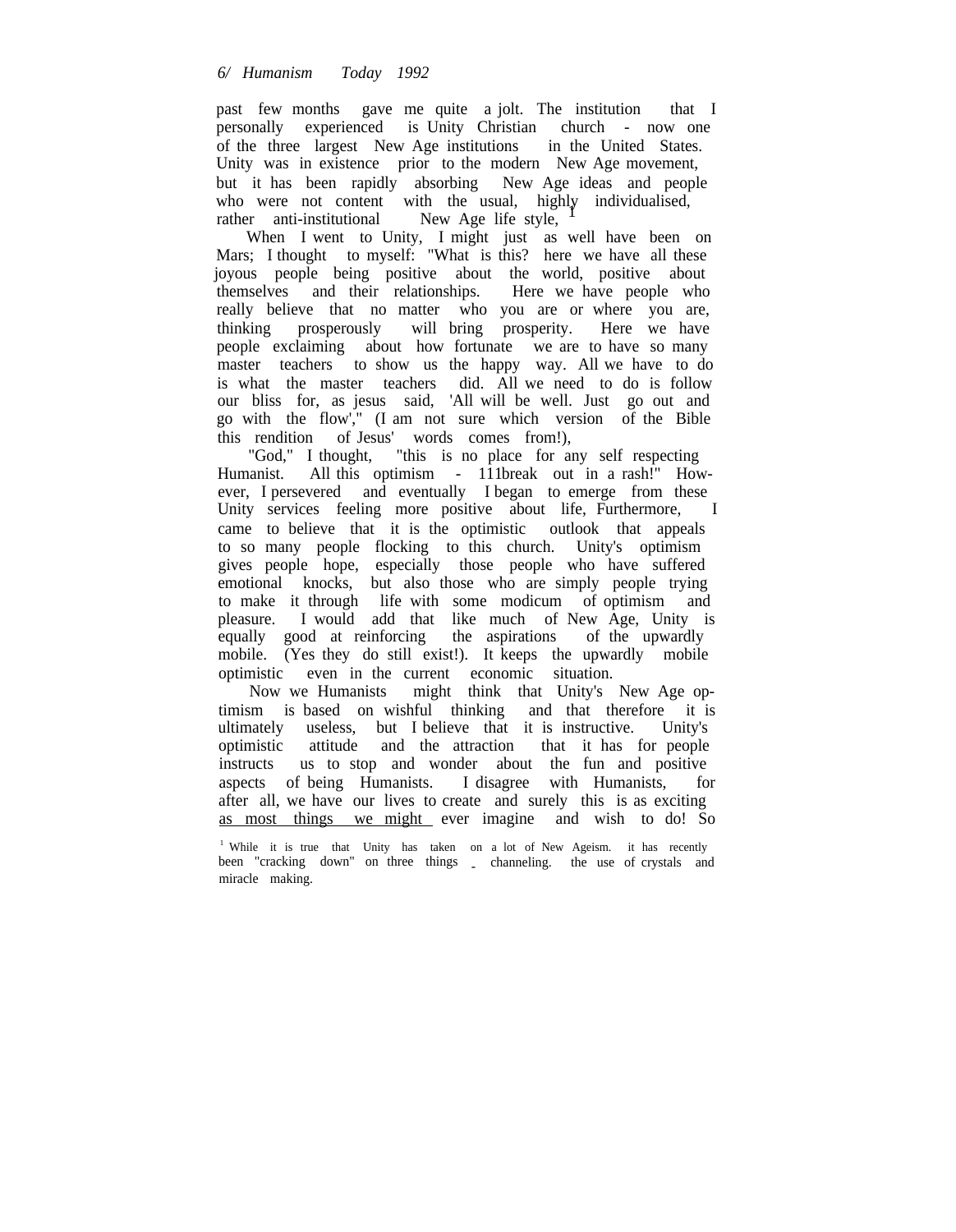although it is sometimes difficult to find happy Humanists, I believe that we need to reassert the joy that Humanism brings to the human condition. We need to evaluate our tendency to take too much responsibility for the world's problems that we forget our need for happiness both as individuals and as a movement. This need is both for ourselves and for furthering our purposes; it is time we realised that most people "out there" do not want to adopt a life style that spends most of its time mouming the woes of the world. If we Humanists do not show and speak of the happiness and optimism we are committed to we will never grow.

This is the first major point to leam from New Agers - to remember our optimism and cultivate it, for after all, it, for after all, Humanism is about hope!

The second point that we leam is the importance ofproviding tools for people; that is, to provide concrete ways for people to more readily do the work of being Humanist. Spouting what Humanists believe is just not enough.

Now the New Age movement is *centered* on tools - it has a long list of methods to use for better living - more successfully, more meaningfully and more happily. The tools are for doing what Joseph Campbell calls "following your bliss, " that is, obeying the call of some particular lifestyle. Marilyn Fergusson (New Age leader and author of the key work *The Aquarian Conspiracy* c, 1980) refers to these tools as psychotechnologies, and they include biofeedback, meditation, psycho-<br>drama, dreamjoumals, sensitivity groups, primal therapy and sensitivity groups, primal therapy and body disiplines such as rolfing and Tai Chi. So the point is if you are a New Ager, there is endless help for you to *be* a New Ager.

Then what do we do to help Humanists be Humanists? You may well answer this question by saying that we do little to help Humanists because many Humanists simply do not want to be helped, Having hung around the Humanist movement for a while I am inclined to agree - at least to some extent.

I think that we mainly have a "catch as catch can" approach to this matter of tools and methods. If people ask "how can we leam to live a Humanist life?" or "how can we leam *more* about living a Humanist life?" what do we do? Well, we send them to a library with a "Go forth and read!" Now it is true that we do offer some practical self help; for example, Rational Recovery does an excellent job of helping people overcome most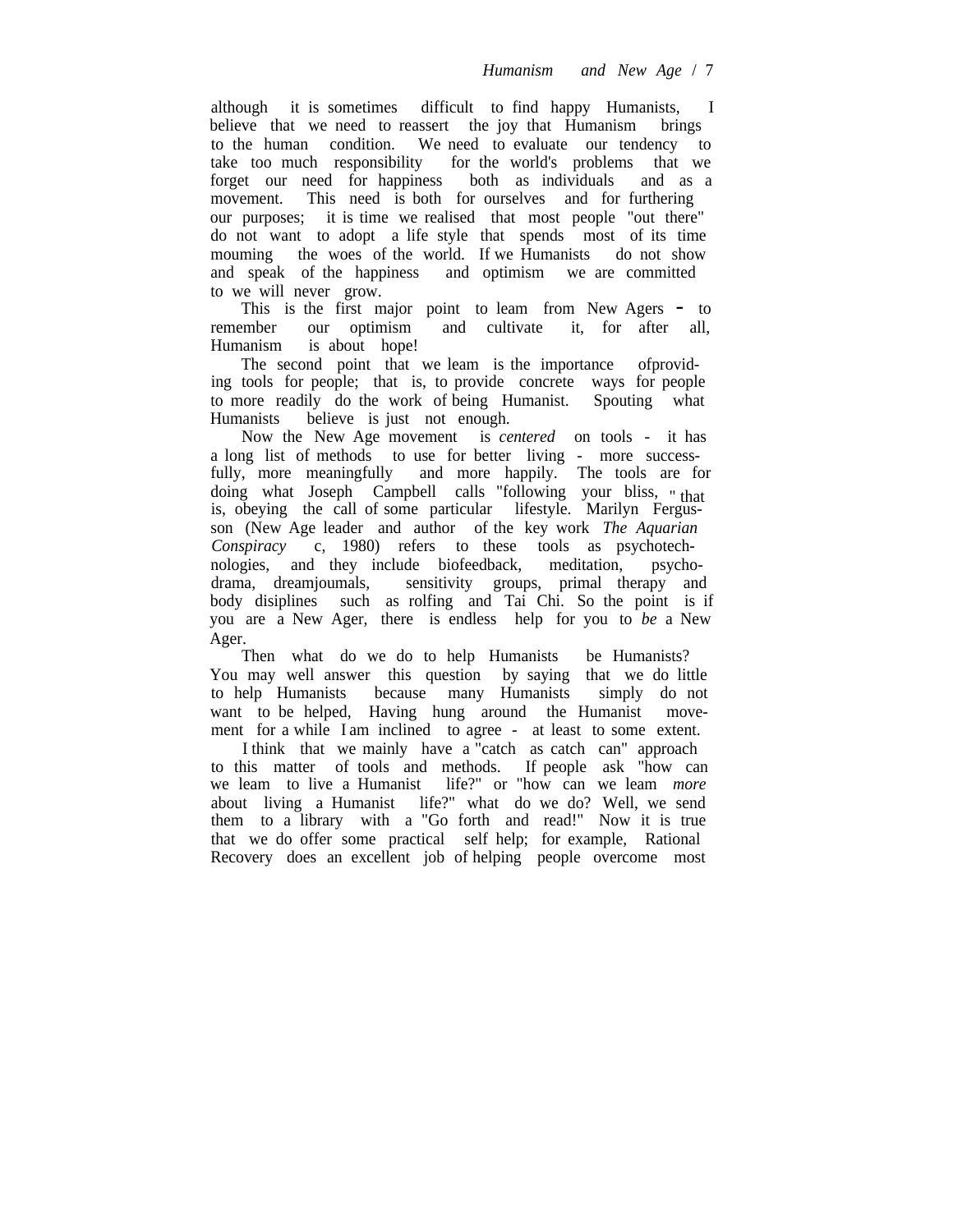#### *8/ Humanism Today 1992*

kinds of drug and emotional dependencies. Indeed I think that Rational Recovery is one of the most positive developments in Humanism to-date. What else do we offer? Well, we offer support to people wanting to commit suicide. (We can recommend an excellent book for that too.). The point here is that while it is a positive act to support euthanasia, it is at least as important to support those who want to live and who ask for help in doing so more Humanistically,

It is way past time to recognize that apart from the activities of some of our congregation ally styled institutions, we Humanists largely expect people to leam inductively about how to live a Humanist life. It is also way past time to recognize that by no means are all Humanists happy with this state of affairs; some Humanists want more direct methods of help. And I would repeat furthermore, that people *outside* of the movement also seem to want clear methods; they want a Way with a capital *"W"* and we do not provide it. By way of contrast, the New Age not only provides it, but does so in innumerable ways and without stifling individuality. It says, as it were, "Go ahead and create your own reality-here are several hundred methods that might help you. "

So I would invite you all to consider *how* Humanism has helped you live your life. *Identify* the things that you do to help yourself live Humanistically. Being able to express this is as important as being able to say what Humanism is, particularly when it comes to advocacy.

I would invite you to seek information from those<br>Humanist groups who have in fact developed specific groups who have in fact developed specific techniques for living humanistically. By way of example, I offer the following experience which I had with one such group.

I participated in a one and a half day Humanist workshop conducted by a Humanist institution here in the States. This workshop was right out of the Esalen Institute at Big Sur, Califomia. (Esalen is one of the best known personality development centers in the USA and two Humanists have had a great influence there - namely Abraham Maslow and Carl Rogers). Like so much that had come out of Esalen, the assumption at the workshop I attended was that having predominantly *rational* control over our lives is not good. It was assumed that words are a barrier to self-knowledge and that the worst thing one could be told was "You're up in your head. " In the light of this assumption, we engaged in all kinds of nonverbal encounter and intimacy in order to better know our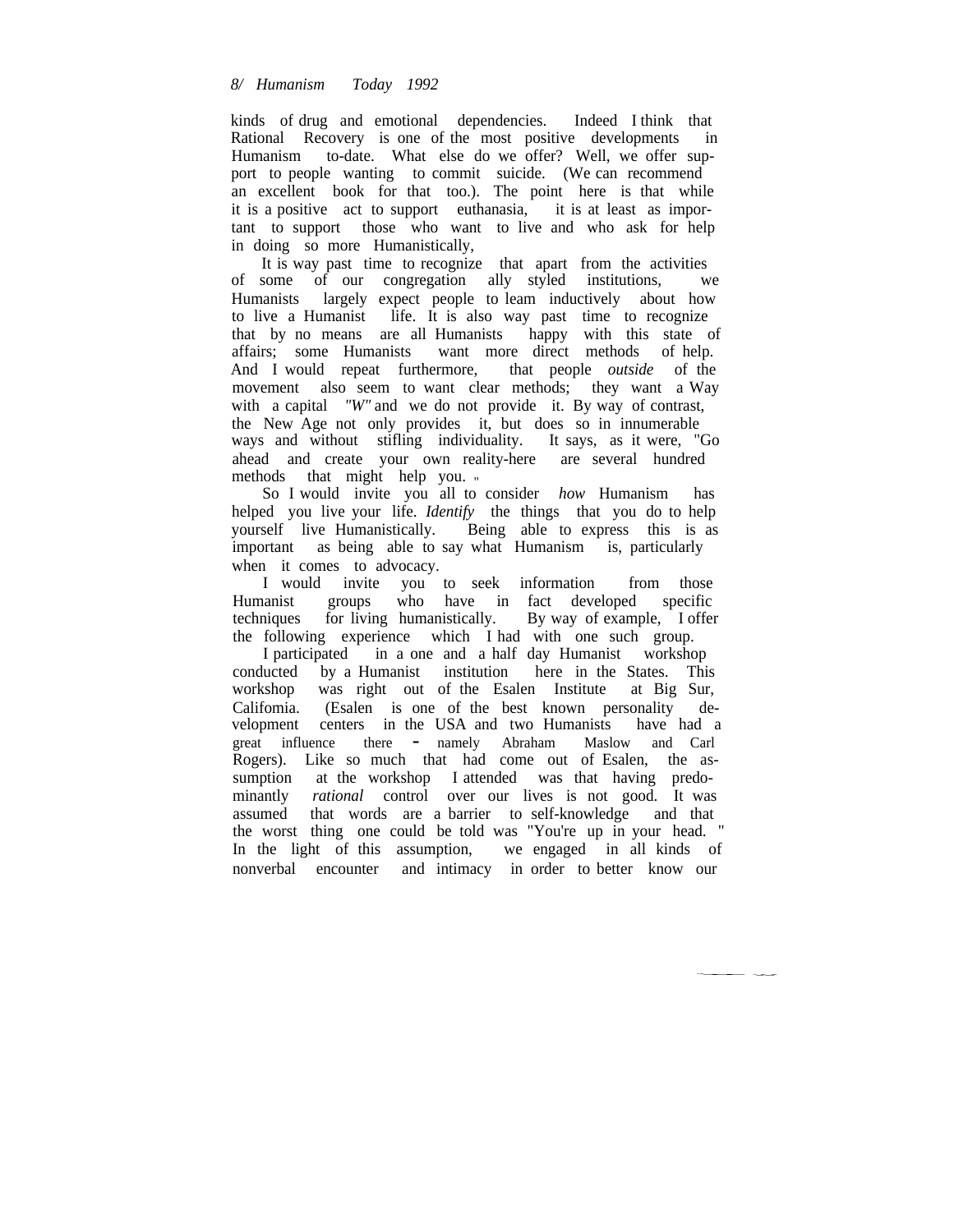nonrational selves and through such knowledge to better know and appreciate others.

Well, these activities were not "my cup of tea," and I am not sure that it is even Humanistic to put down the rational aspect of being human to the de,gree that was suggested. At the same time however, I recognize that this particular mode of "doinglleaming" Humanism denotes the overlap that exists between Humanism and the New Age movement. (The overlap occurs at the intersection of the Human Potential Movement and the New Age. Thus Abraham Maslow and Carl Rogers are so readily referred to in both places). And I am therefore not unduly surprised to find Humanists involved in it.

In reality the psychotherapeutic efforts of the Human Potential movement do work for people, both Humanists and non Humanists. People find the techniques not only deliver them from alienation but also empower them. A further instance of this is the use of Human Potential tapes. There are Humanists for example, who listen to Tony Robbins selfempowerment tapes over and over again and have found them to be of enormous help in their lives. There is in fact an AHA chapter that has listening to Robbins tapes as a regular activity.

But what about other Humanists? Many of the Humanists whom I know are suspicious of tools provided by the Human Potential movement. These Humanists find such methods intrusive on their personal space, and they find them flaky and contrived. These Humanists want to reserve hugging for those of whom they are fond and they don't appreciate what they see as a swing too far in a non verbal or non rational direction in Humanist behaviour. So we must develop ways suitable for these Humanists too. Perhaps one would be to encourage greater emphasis on practical articles in our magazines. greater emphasis on practical articles in our magazines. Perhaps exposure to personal stories would be another way; personal testimony seems to be a rare item in Humanist meetings. Yet it can be very educational *because* it is personal. People reach people in a way that abstraction never can. Moreover, personal testimonies can be given in a non threatening manner by making it clear that highly intimate ventilation is not what people want to hear.

In making all of these comments about tools, I am not suggesting that we deliberately invent a catalogue of Humanist techniques. This would be crass and probably unsuccessful - but I am suggesting that we have to get more practically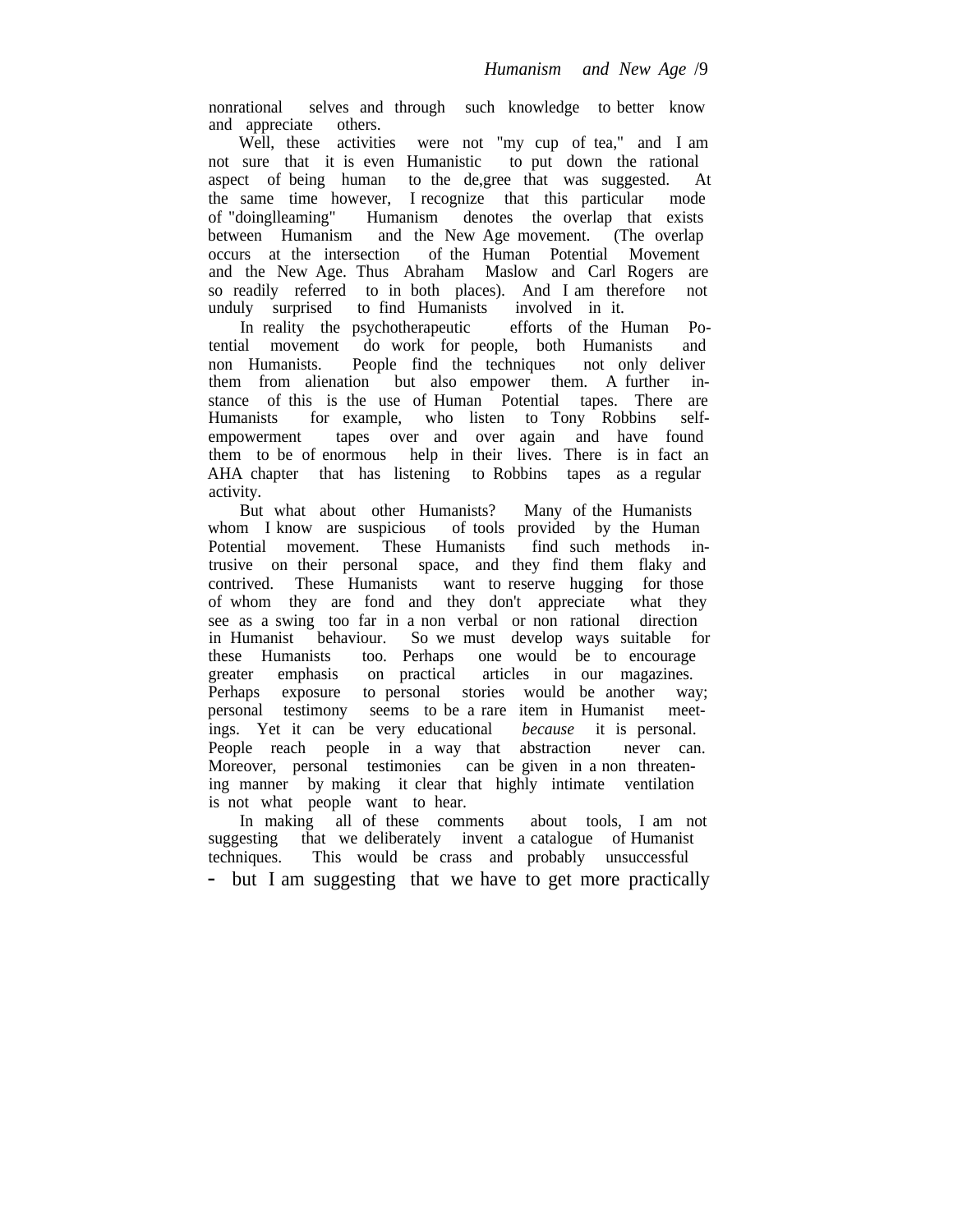minded. We must find practical ways to help people *become* Humanists and we must find practical ways to help *Humanists* be Humanists.

The third lesson to learn from the New Age is really a corollary to the second lesson on providing tools, Simply expressed, providing tools for people is a direct concem for individual persons and their needs; and such concern is clearly something that many people are looking for. (Women's magazines, churches, and New Agers have long known this.). I think that Humanists, particularly in the least communal and most secular wings of the movement, have tended to overlook the significance of the personal; but I think that concem and interest in the person are something to which the movement as a whole needs to become aware of.

Sherwin Wine pointed out that a very successful individual claimed by the New Age movement is Joseph Campbell- I say claimed, because I do not think Cambell actually referred to himself as a New Ager. There is much one could say about this man, but for the moment I simply must emphasize his genius at engaging the person, particularly those persons who have rejected tradition. I want to emphasize this in support of my belief that this is what *we too* must learn to do. We need to become adept at engaging the person.

Unlike 99% of academics, Campbell writes in a way that any normal human being can read. And while some academics readily dismiss him as lightweight, Campbell nevertheless has the distinction of having educated an enormous number of people in the myths of the planet. Furthermore, he has done it in such a way that many readers become personally engaged in those myths and thereby experience something universally human yet at the same time intensely personal. Indeed Campbell believes that the discovery of human universals *is* the discovery of the deeply personal, and the *means* of discovery is the understanding and experience of myth. He argues for example, that one of the important universals that one can experience in myth is the person of the hero. No matter who the hero is, (Jesus, Buddha, the Humanists Prometheus, or whoever) the basic experience is the same says Campbell; an engaged reader identifies with the hero's experiences so that while the hero is coming to the realization of her own identity, so too is the reader. "Not only are all (the) stories one story, but the one story is one's own.....2

<sup>2</sup> Forence Sandler and Darrell Reeck. "The Masks of Joseph Campbell" *Religion* 11(1981). P.6.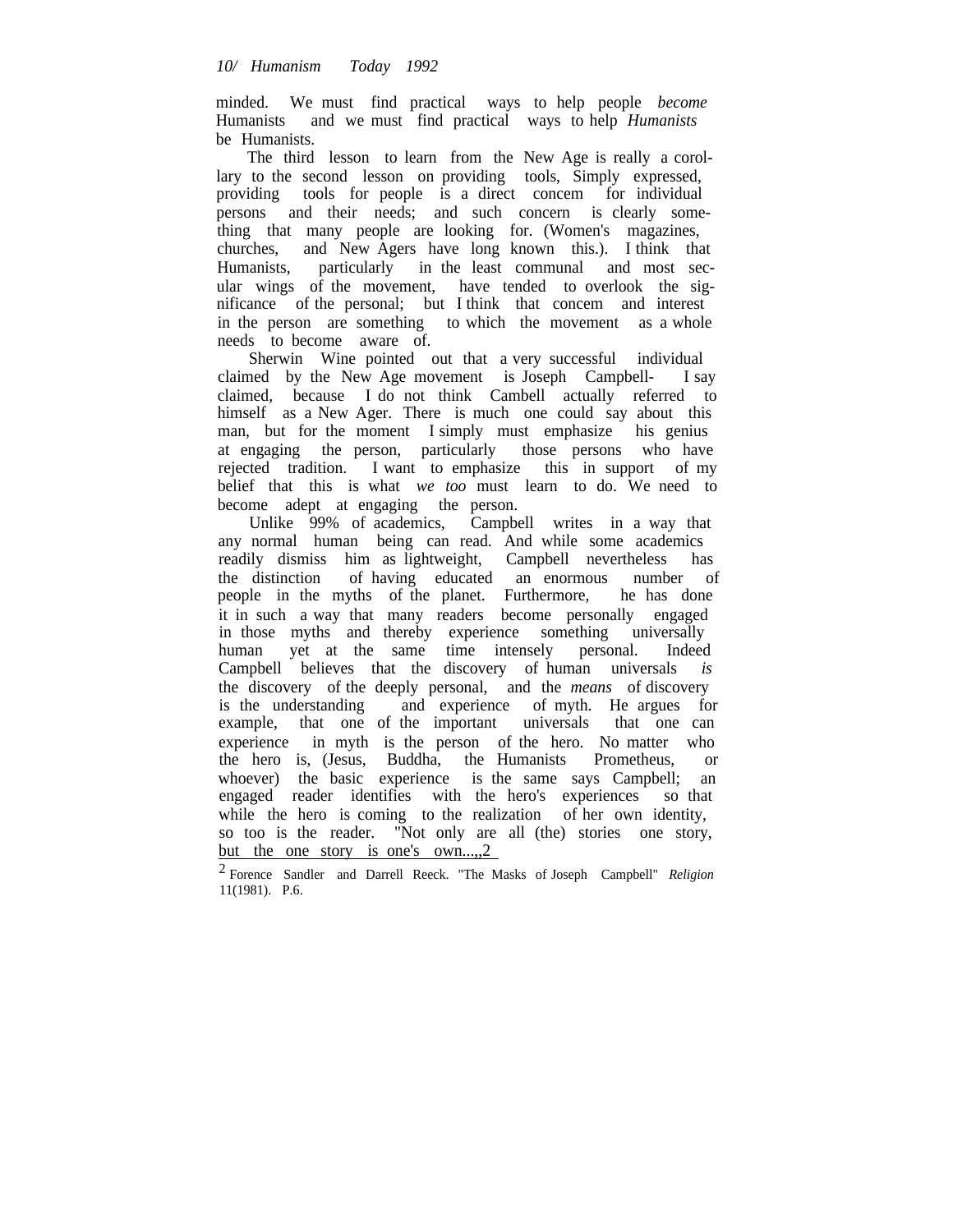Depending upon which books one reads and how many, one may be tempted to think that Campbell is a Humanist. Indeed I have heard a number of Humanists say this. For my part, I do not for one moment think that Campbell is a Humanist (as Ishall in due course explain) although I do believe that he is a teacher whom Humanism *needs.* We need Campbell because he demonstrates how to reach people both personally and universally at the same time, and we need him because the tale of the hero is so often the tale of a *Humanist,* I repeat, Campbell is often writing for those who have rejected traditional religion and who want to find new ways to move meaningfully forward. He was a great critic of traditional and institutionalised religion, and he said that the heralds of the future are Leonardo and Copemicus, 3 We need to understand that Campbell appeals to New Agers and to a good number of Humanists, because heroes take responsibility for their lives; heroes do not leave things up to God or to the laws of the universe, and it is precisely this attitude in living that is fundamental to New Age and Humanist commitment.

My main point in drawing attention to Campbell, and in particular to the hero stories, is that we Humanists should be telling the stories of our own heroes; we should be doing this more often, and we should be doing it in a way that speaks to people personally - people should be engaged in the telling, and they should emerge the better for the experience. Reading or listening to a story is an entirely different experience from being lectured on the tenets of Humanism, yet it is lecturing, whether by spoken or written word, that we spend so much of our time doing.

Now <sup>a</sup> word of waming - and I'm issuing this waming now because it doesn't readily come later. We ought not assume that Joseph Campbell has found the ultimate universal of the human condition. You see, he is not by any means academically invincible. Critics point out for example, that Campbell has examined very few complete myths, and even worse, he has used and promoted his particular formula of the human condition on its own account. We should further note, that Campbell is a universalist, and like most universalists, can be

<sup>&</sup>lt;sup>3</sup> Pointed out by Sandler and Reeck. ibid p. 16. Also note that Campbell said the heralds of the future are the Americans for it is true indeed, or at least true enough. that the world in which we are now living was not only created in <sup>1492</sup> but redeemed in 1776," - "The Symbol Without Meaning" referred to by Sandler and Reeck ibid. p, 16.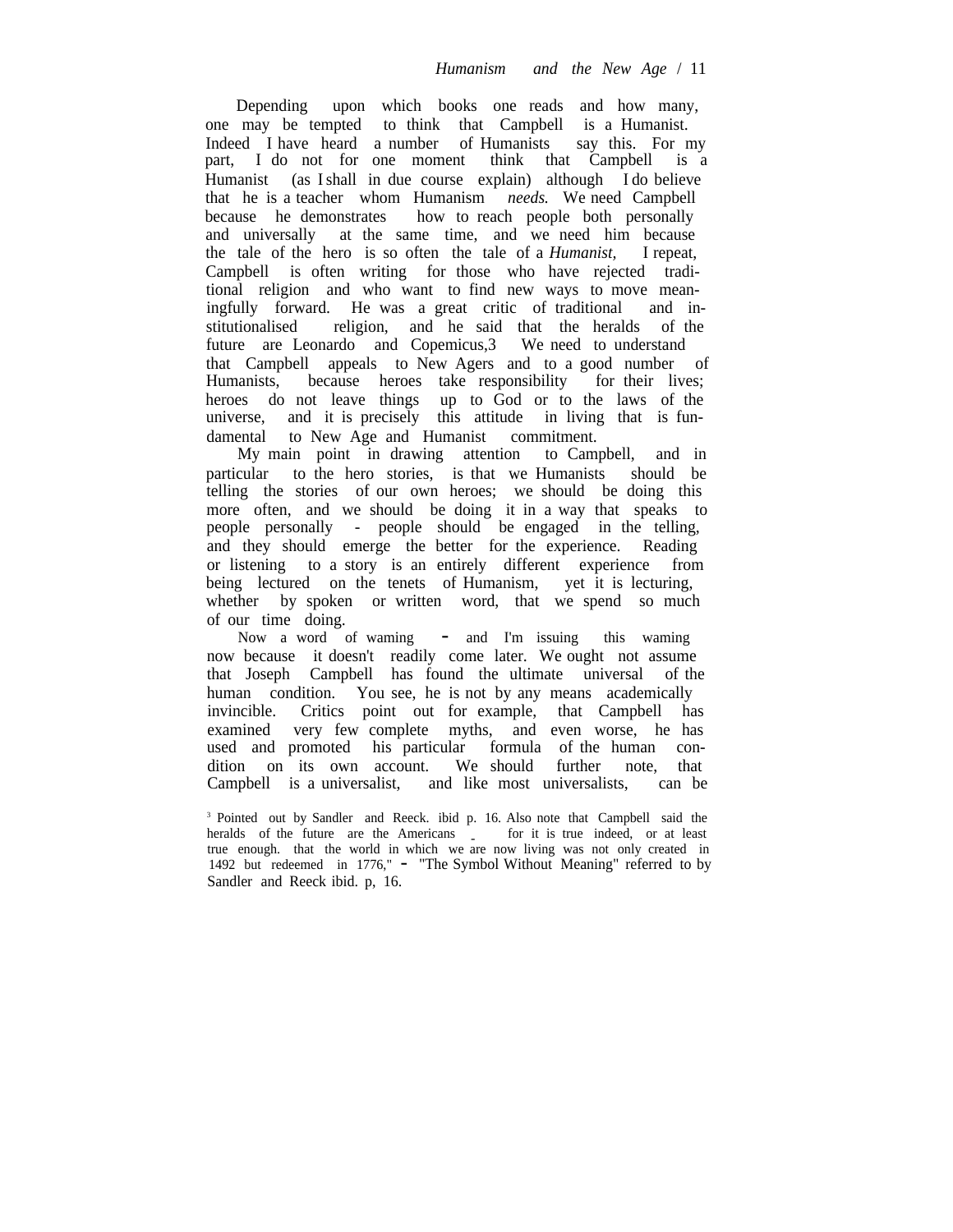#### 12 / *Humanism Today 1992*

criticised for not allowing room for the particular. Campbell is in fact a mystic ofthe Vedantin Hindu variety, and Vedantins ultimately believe that reality is one and indivisible and therefore is ultimately non individuality.4 Now when we take this mysticism and add considerable influence from Jung, we end<br>up with a reasonably clear notion of the assumptions that up with a reasonably clear notion of the assumptions have govemed Campbell's research. And what it all comes down to is this: when Campbell speaks, a Vedantin mystic speaks; when he talks about all basic human stories being one story, he is assuming a Vedantin mysticism with Jungian overtones. This does not invalidate his research, but it does put it into a specific context of which we ought to be aware.

Despite the reservations that we ought to have when we attempt to understand Campbell, we should note that he has accomplished enough to convince a large number of people that he is "on to something," and I would certainly agree. Campbell gives us an overview of what he thinks has been going on in this incredible, mysterious human history of ours, and it is a view that cannot be summarily dismissed as "wacko." Many of us appreciate the importance of seeking out any universals that may exist in the human condition and of understanding how these have been expressed. We can see, for example, that it is unlikely to be either accidental or insignificant that so many of our myths have had common themes, So the point is that even if we do not accept *Campbell's* explanations for common mythological themes, we can nevertheless learn about those themes from the masses of readable material he offers, and then we can attempt to give *our own, naturalistically based explanations.* In short, we Humanists do have something important to learn from Campbell, be he a New Age guru or not.5

Fourth and last, we can leam from the non sectarian character of the New Age. Universalist positions such as those presented by Campbell, the Eastern philosophies and the new physicis, all provide a foundation for a New Age vision that includes the entire world in its sights. And while we Humanists may reject the basis of the vision, I believe we mus t nevertheless

<sup>&</sup>lt;sup>4</sup> I have been a student of Vendanta for many years. and I wish to point out that the description I have given of this school is grossly oversimplified. It is however a description that serves the present purpose.

Please note that Joseph Campbell strongly disapproved of gurus because he believed that they stand in the way of healthy individual independence. On this point both Humanists and he are in absolute agreement.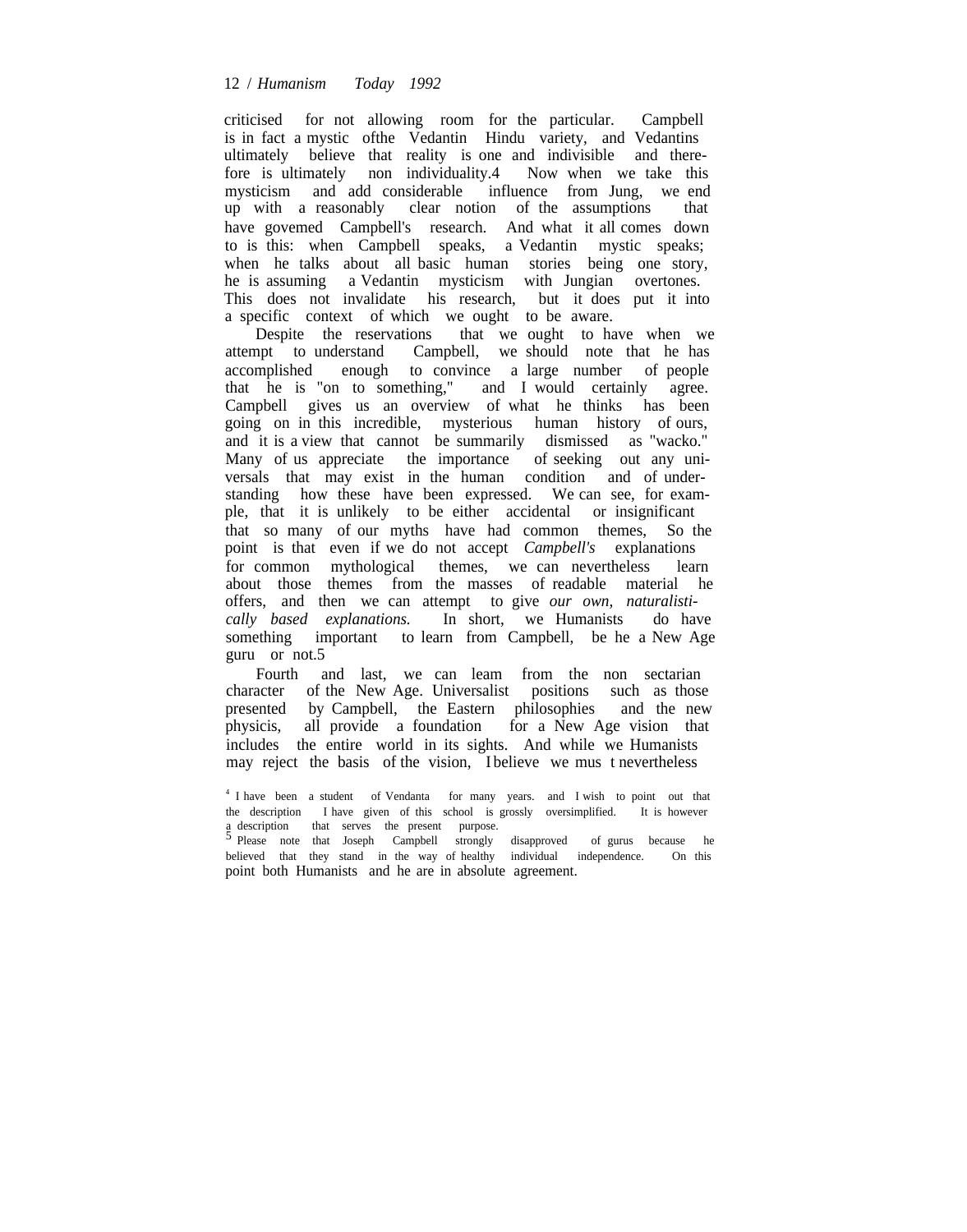reflect upon the commitment to universalism that underlies it. The commitment signifies the growing reality that we live in a global village, and that we must find some universals to unite us. The desire to seek and experience such universals has given the New Age its special nonsectarian appeal.

Where does their Humanism stand in this matter of global vision? Despite the growth in cooperation of Humanists globally, Humanism continues to have a culturally parochial tone. There is the tendency to assume that the real history of human endeavor began with the enlightenment, and that the West has nothing to leam from other traditions. This tendency manifests itself when Humanism assumes a mantle of rational, scientific superiority and ignores all else. Thus Humanism becomes dangerous and ignorant. It betrays the commitment to openmindedness and limits the Humanist vision for those who would embrace our version of recent Westem thought.

For me personally, the universalist message is demonstrated loud and clear - in my work. I work mainly, with intemational students, most of whom are Buddhist, Hindu or Muslim, and the most important aspect of my work is that it keeps me in touch with a part of the world that most people do not have the privilege of experiencing. Every day, I actively step into the worlds of these people. It reminds me both of my shared humanity with the rest of the planet and that as shared humanity with the rest of the planet and that as Humanists we must use this connectedness. Humanism has the power to win conviction for me on a practical, moral and psychological level, and so I am committed to it. However, on a metaphysical level I have to say there are many questions yet to be answered, and I must therefore remain open to the input of others. I believe that this should also be the actual (as opposed to the occasional) position of the Humanist movement that the New Age reminds us of it.

In sum, I think that the serious New Agers have it on us in the area of sympathetic global awareness, In comparison, we appear narrow minded, and we certainly appear less attractive.

And, there endeth the lesson on what we can learn from the New Age. We can leam about: the importance of an optimistic attitude, providing tools for Humanists living, shifting our focus to a more personal humanism, and working on an openended global humanism.

Now let me issue some wamings about the New Age. Such wamings come under two basic headings, educational and holistic health,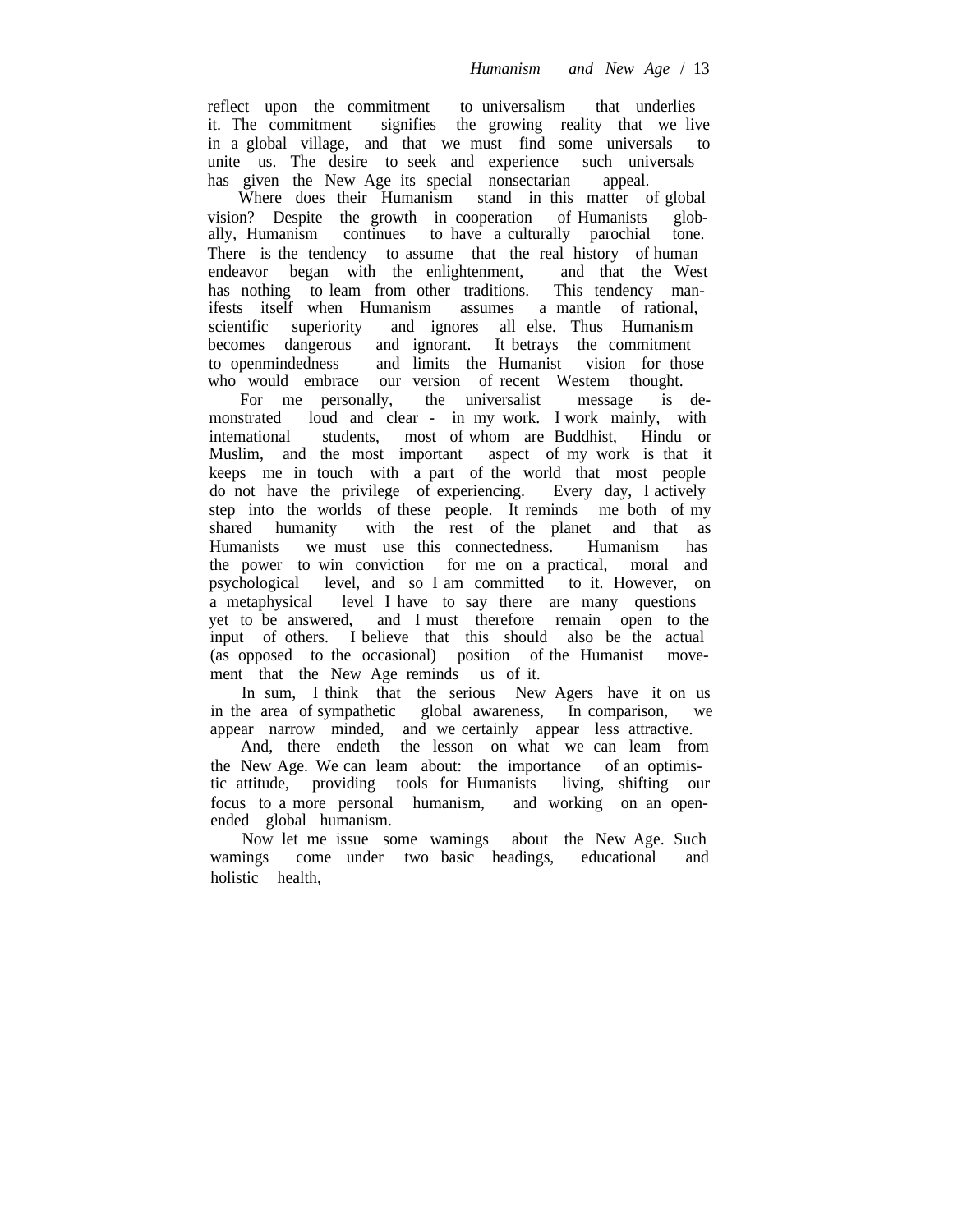On the subject of education, we must be aware that there are a number of institutions that present courses and degrees for academic credit in New Age subjects. These subjects range from transpersonal psychology, to the occult, to all kinds of holistic health practices. *The New Age Encyclopedia* lists several hundred institutions teaching the New Age in one way or another, and we must note that by no means do all of these come under the alternative education category; for example, they include the Universities of Iowa and Minnesota and the University of London in England.

*The New Age Encyclopedia* makes a case that American higher education has been accommodating itself to New Age beliefs since the sixties, and while I cannot explore this now, I can point out that one of the many outcomes of the situation has been the acceptance of New Age ideas by some *main stream* academics and the bringing of these ideas into *traditional* courses. Take for example a case at the university where I teach - Kansas State University. Here, a professor of architecture assigned his students a number of books to read and comment on. One of these books was the New Age "Bible," *The Aquarian Conspiracy.* At least one of the students did not know what to make of this book and could not see its relevance to architecture. Nor can I.

As Humanists, we ought to be aware of such incidents and understand the consequences, one of which is that in our education system, various approaches to knowledge are being increasingly combined. The sociologist Hans Sebald forcefully discusses this in his article "New-Age Romanticism" (1984) and I am in agreement with his point that while there are different kinds of inquiry we should nevertheless be vigilan t in keeping a division oflabor. Sebald argues that a division oflabor between kinds of inquiry is particularly important in the universities where "impressionable minds.,. are just learning the difference between the speculative and the empirical, between wishful thinking and reality. <sup>%</sup> He refers to sociology teaching assistants who have taught "consciousness of reincarnation" implying that this has been scientifically established, and he refers to an incident at the University of Arizona where an anthropology course on "Wichcraft and the Occult" was in fact a "jam session" of the committed sharing esoteric convictions. <sup>7</sup>

<sup>6</sup> Hans Sebald "New-Age Romanticism: the Quest for an Altemative Lifestyle as a Force of Social Change" *Humboldt Journal* of *Social Relations* vol 11 no. 2 (spring/summer 1984). p. 121.

 $^7$  ibid. p. 121.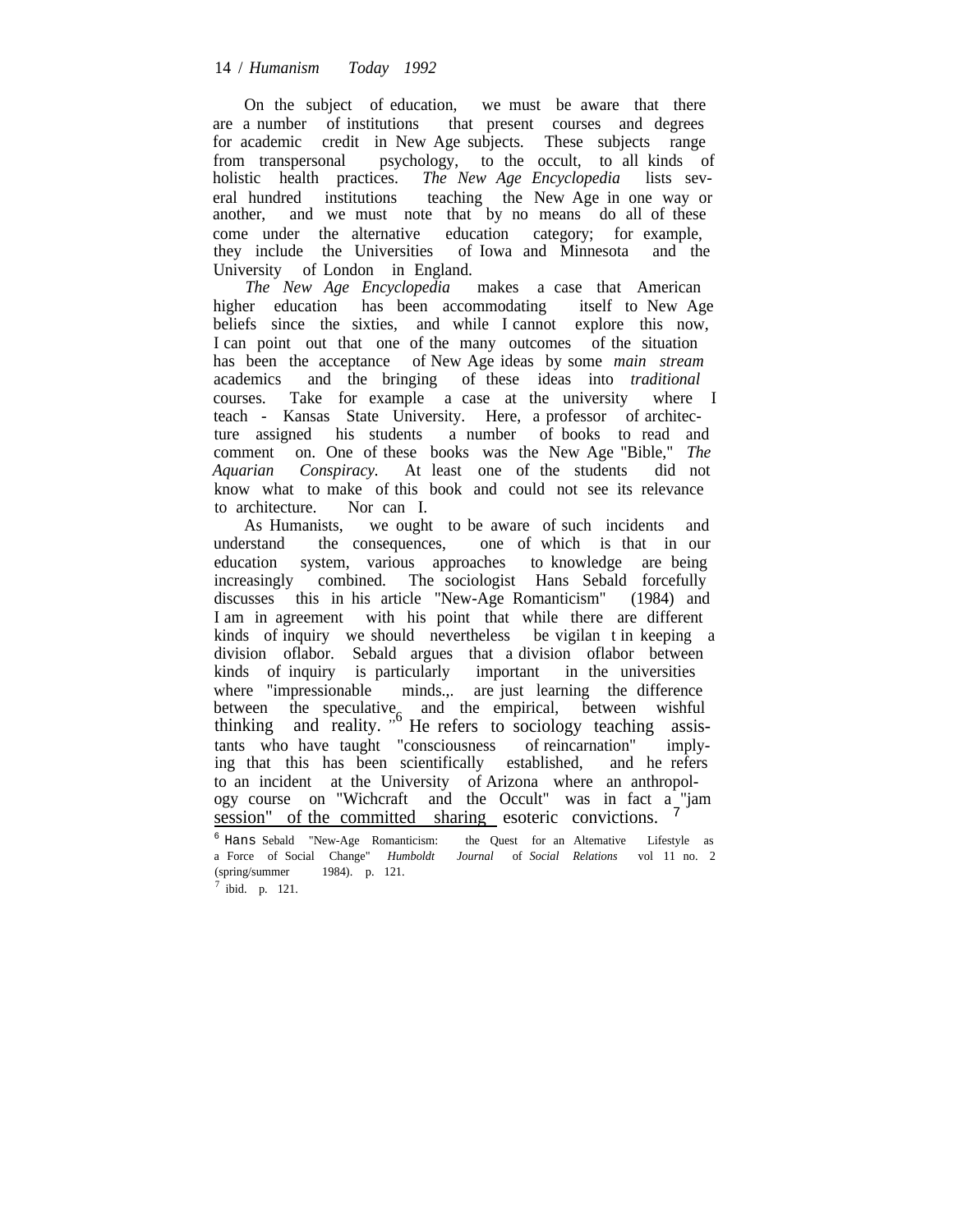This matter of mixing types of inquiry, leads me to my next waming, and it concems the assault on the left brain. For those who may be unaware of just what this assualt amounts to, let me simply say that with the emergence of the New Age, holistic health and womens' movements, there has also been increasing criticism of the role that the left brain has played in our consciousness, It is widely argued that the left, rational hemisphere has long oppressed the right, creative hemisphere, and this being the case, we must unleash our creativity by limiting our rationality. When we do so, we will be healthy,

This left brain/right brain concem has been an important part of the New Age movement, and we see it in basic New Age terminology. For example, New Agers commonly define the word 'analytic' as 'narrow minded,' 'empirical' as 'superficial,' 'objective' as 'petty,' and 'rational' as 'arrogant.' On the other hand, they define 'esoteric' as 'truthful,' 'inarticulate' as 'profound' and 'irrational' as 'sensitive.,8

When I think of these terms, I do not only think of the New Age Movement. As mentioned before, I think of the increasing emphasis on right brainism in education and in some aspects of the feminist movement. When I do think about it furthermore, I always start to feel anxious about keeping a modicum of moderation, I respect and agree with the New Age and the feminist critiques of over rationality, particularly in the use of which that rationality has been put by patriarchy with the resulting poverty in living for both men and women. But I feel anxious when I hear *rationality* devalued to the extent that *non* rationality had been in the past. For after all, the reliability of reason has been and is a key factor in our very survival!

My third waming has to do with the holistic health movement, easily the area where the New Age has made its greatest impact. My point is not to denigrate the entire holistic health movement. For instance, I am not questioning that health is much more than the absence of disease. I do however wish to indicate awareness in the interests of sheer safety, And for my warning I have but to use the words of a New Ager - a committed individual from within the holistic health movement itself - Dana Ullman.

<sup>8</sup> This is an abbreviated list from the glossary Sebald provides. ibid. p. 119. 9 "Holistic Health: Friend and Foe of Progressive Health Care" *International* xxi *Journal* of *Holistic Health* and *Medicine* vol 2 (Winter. 1984), pp. 20-23.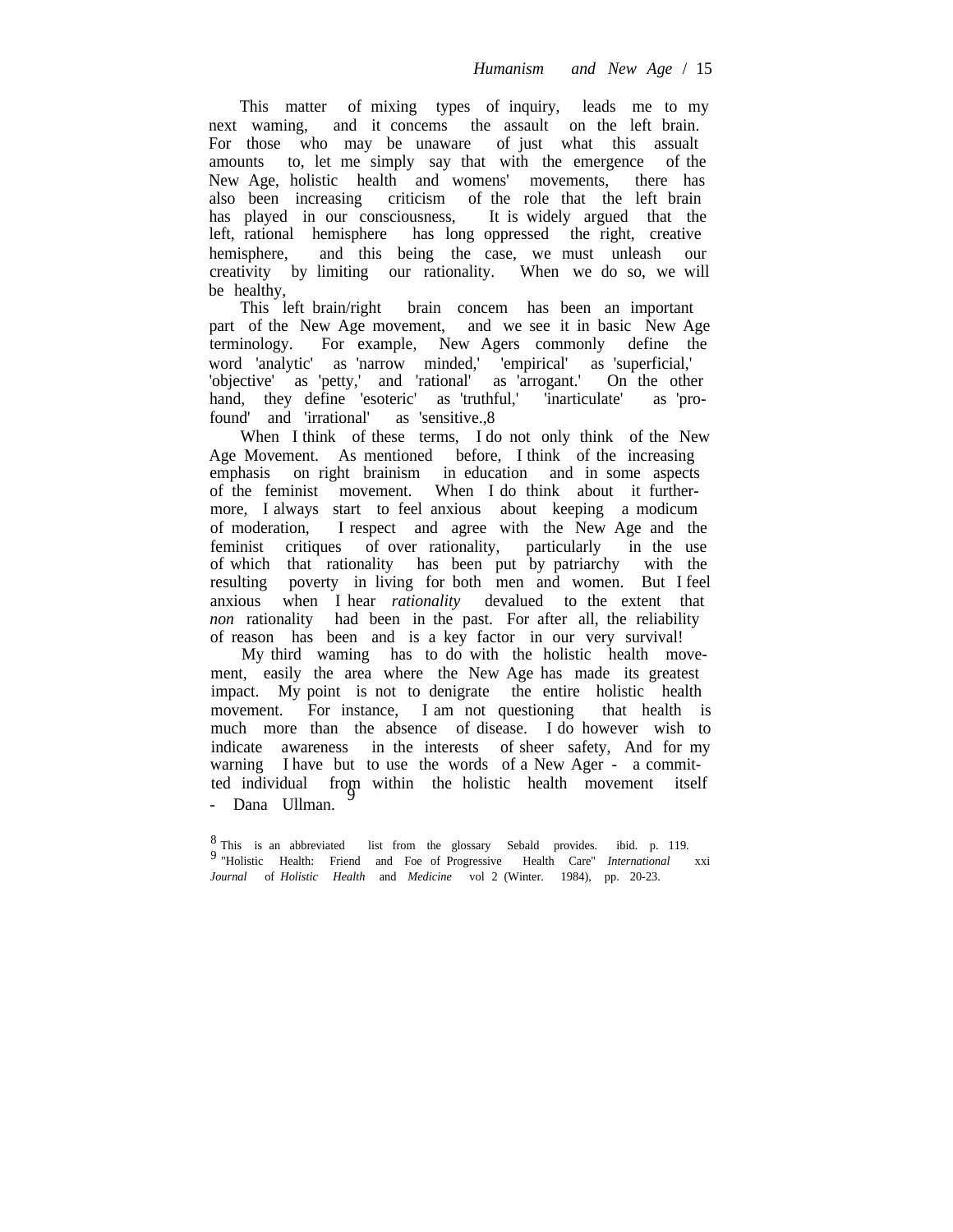Ullman points to a dangerous tendency within the movement. It assumes not only that individuals are "responsible for their health," but that they are also to "blame for their disease.  $"''$  I have found this to be true in Unity and generally throughout the New Age movement, If something is wrong then one's consciousness is out of alignment with ultimate consciousness and it is one's personal responsibility to realign it. Indian philosophy has made quite a contribution to this idea by suggesting that individuals choose their illnesses including genetic and environmentally related diseases - this is karma - this is fate. I call it blame the victim, and find it unacceptable and dangerous.

Ullman also points to a tendency toward overconfidence in feelings and to an insufficiency of attention paid to intellectual analysis. Both can produce potentially life-threatening situations.

So there are areas in the holistic health movement that we ought to treat carefully. However, the movement does have beneficial aspects; for example, yoga has been a successful method for stress relief for about four decades, and creative visualisation has been found to be a useful component of dishas been found to be a useful component of disease treatment. There are of course other examples.

Having issued wamings, let us move now to the state of New Age today.

Some people think that the New Age has peaked, others that it is becoming absorbed into the wider culture, To find answers to some of these questions I called J. Gordon Melton of the University of California at Santa Barbara. Melton is Director of the Institute of the Study of Religion, and he is the editor of *The New Age Encyclopedia.* He has this to say:

Firstly, the term 'New Age' is on the way out because New Agers feel it has been abused and distorted by the media. New Agers feel that the media has given the movement a frivolous reputation by hyping up the extravagances of some people and some New Age activities. Consequently, organizers of New Age congresses are now switching to the name "whole life."

Secondly, Marilyn Ferguson is not very vocal these days, but she is still committed.

Thirdly, key individuals in the movement *no longer believe* that the New Age of peace and transformation of consciousness is emerging. However they do think it is a goal worthy of working toward.

<sup>10</sup> ibid. p. 22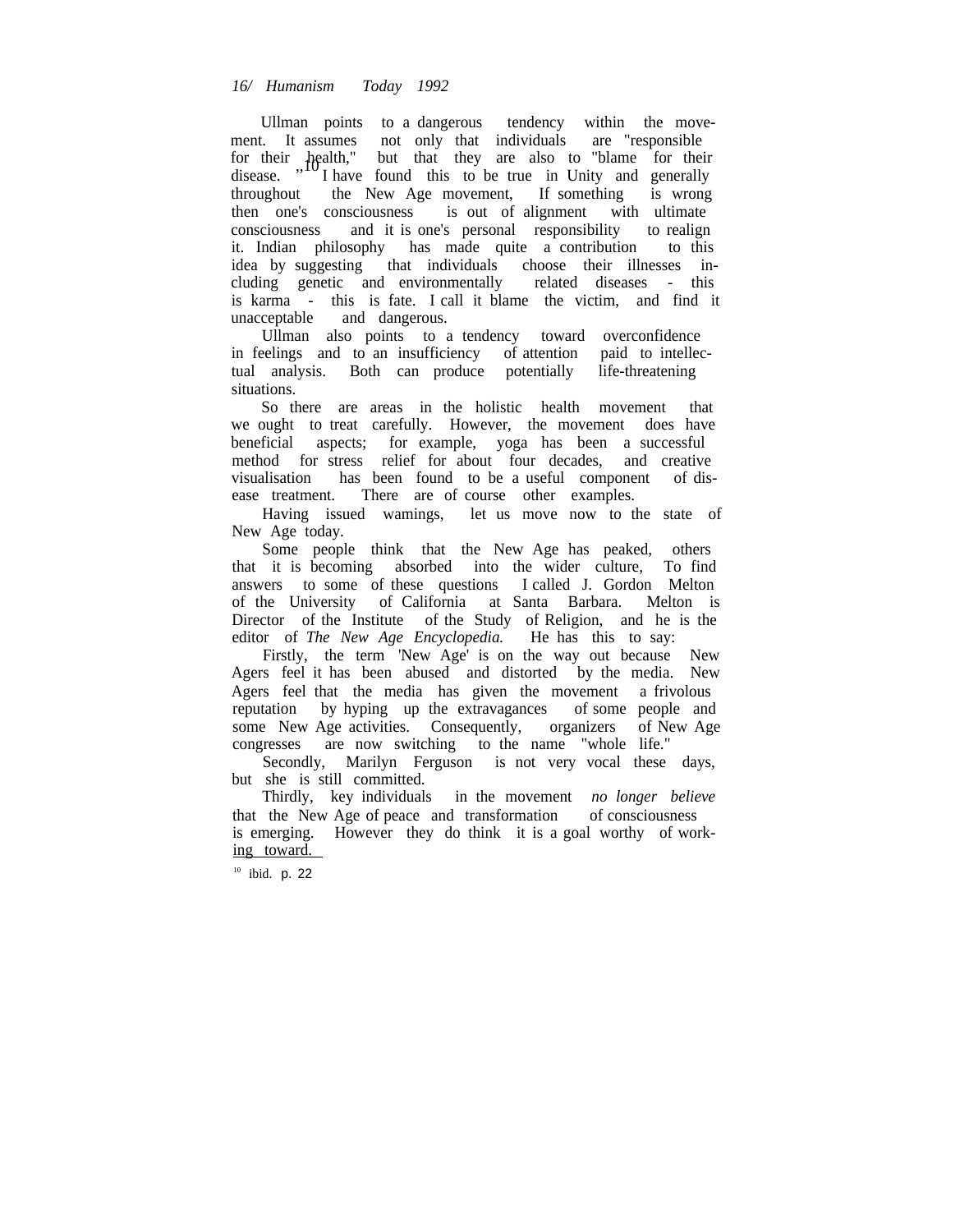Fourthly, the New Age is here to stay though not necessarily in the forms with which we have been familiar. It is becoming absorbed in the culture and it is becoming institutionalized, In terms of numbers of *centers* being founded, Unity is the fastest growing of all the New Age institutions. (It is virtually impossible to obtain data on actual numbers of Unity members.).

To these points, I must personally add two others. I recently read that Unity had a 2.5 million dollar drop in donations in 1990, so clearly it is not all "plain sailing" for them. Perhaps their growth rate is in fact declining. Then, survey results released recently in April showed that the number of Americans claiming to be New Agers is 20,000.11 Given this figure we must ask just what is it we are dealing with in the New Age movement. Are we in fact really dealing with the large movement that Humanists have thought? I would say that yes, we are dealing with a movement of some size in that New Age ideas have ben influential to an extent *way beyond formal numbers.* Earlier I indicated New Age ideas do seem to have become diffused to some significant degree within our society. And there is a direct parallel with Humanism here; we can hardly say that the number of self-professed Humanists defines the extent of humanism today for we know that humanistic ideas have long been, and continue to be influential throughout much of what we refer to as our secular society.

In conclusion I would like to say that, as Humanists, I believe we have a responsibility to leam about the New Age movement for two reasons: first because of its influence on society (both positive and negative) and second because of its ability to attract those who are disaffected from mainstream religion. With respect to the latter, the New Age has much to teach us about our image, particularly the importance of optimism and the dangers of crisis mentality. I think Humanists tend to lack optimism and confidence because we have focused continually on problems and have experienced much trouble in growing. But I agree with Marilyn Ferguson who says that "confidence is likelier than a crisis mentality to produce

<sup>11</sup> National Survey of Religions (CUNY) April, 1991. This survey was conducted by the National Survey of Religious Identification and had a much larger sampling then those usually conducted by Gallup and like organisations the N.S.R.I. survey sampled 113,000 adult Americans. rather than the usual 1000-3000. This kind of survey provides a greater quantity of raw data and allows for drawing more conclusions about smaller religious groups.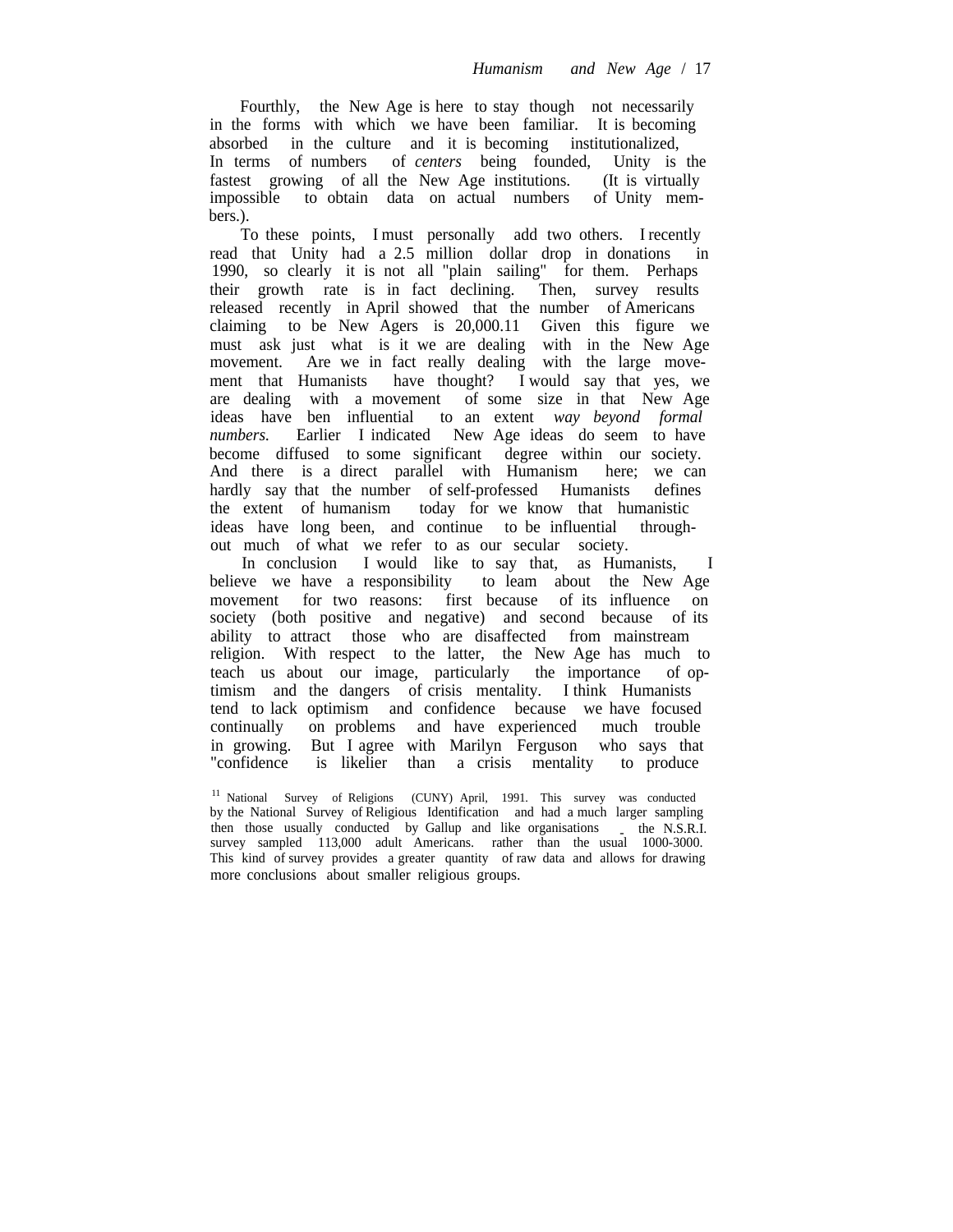### *18/ Humanism Today 1992*

answers," <sup>12</sup> I also agree with public relations strategy of telling a better story; she suggests that promotional strategies ought to capitalize on the fact that "People are moved by metaphors and drama and symbols.  $^{13}$  Ferguson is not alone in reasserting this simple truth about story telling; witness the results of this strategy in the success of Joseph Campbell. Humanists can and should "tell a better story," We have wonderful human, personal stories to tell, and I urge Humanists to tell them; instead of reciting only Humanists beliefs.

Finally, I would like to suggest that we are living in a New Age but this New Age has nothing to do with an aquarian conspiracy. Both Humanists and New Agers have recognised that we (in the West at least), are living in an age where the locus of mystery has shifted from the heavens to within the human being. The difference between our movements lies in how we conceive the mystery. For committed New Agers, the mystery signifies the divinity of humans and the ultimate illusion of anything but consciousness. This is why New Agers are happy; New Agers *are* ultimate reality; they *are* God and therefore they have nothing to fear. For Humanists the mystery is otherwise. For Humanists, the mystery is the challenge of living as *finite* beings in an indifferent universe. We have the challenge of living positively and hopefully not only *without* God *but without being god.* And we do this successfully. Humanism works for us, and so it can work for others. To attract people, we must first determine *how* Humanism works for us, and then turn that how into a *tool* other people can use. We can then offer our Humanism with the genuine smile of optimism, happiness and hope.

<sup>12</sup> *The* Aquarian *Conspiracy* - Personal and *Social* Transformation in *Our Time* updated edition. J.P. Tarcher Inc.. 1987. p. 431. <sup>13</sup> ibid. p. 431.